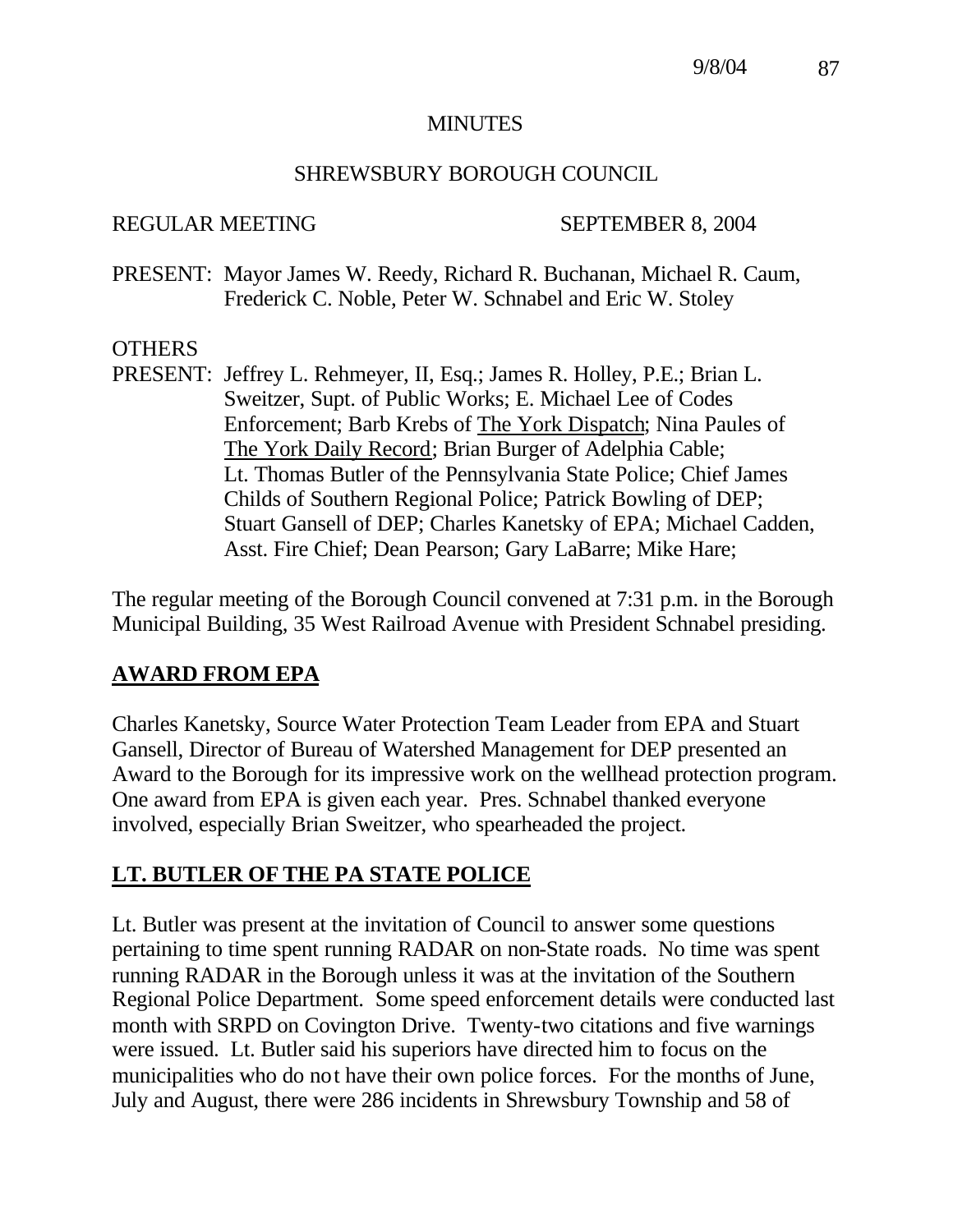those were at Shrewsbury Commons. Overall coverage area is 330 square miles of which Shrewsbury Township calls were about 15% of the incidents. Since our local police are not able to use RADAR, Lt. Butler was asked if the State Police would regularly assist our police department to run RADAR on problem areas in the Borough, New Freedom and Glen Rock and the answer was yes, at the request of the SRPD. Chief Childs stated the speed trailer was out and police cars will be sitting on the street. Chief thanked Lt. Butler for the good mutual aid relationship his Department has with the State Police. Lt. Butler stated Commissioner Miller is in favor of the RADAR bill but Rep. Geist is keeping the bill in committee.

# **BRIAN BURGER OF ADELPHIA CABLE**

Sol. Rehmeyer stated the franchise agreement is in its finalized form. Mr. Burger stated the main reason for rate increases is because of the network charges for bundling and for additional services in the future such as telephone service by cable. The fire company is eligible to receive free of charge the highspeed internet access. The EOC can receive free service and then we can run lines for the Borough Office and Public Works building.

M. Caum entered the meeting at 8:09 p.m.

E. Stoley moved to authorize Sol. Rehmeyer to advertise the franchise agreement ordinance for adoption at the next meeting.

F. Noble seconded. The motion carried with all in favor.

# **CITIZEN'S COMMENTS**

John Seitz of the York County Planning Commission applauded the Borough for the development and adoption of a wellhead protection plan. He and the other staff members are available to help implement the plan or serve on the committee.

# **APPROVAL OF MINUTES**

E. Stoley moved to approve the minutes of the August 11 meeting.

M. Caum seconded. The motion carried with all in favor.

At this time, President Schnabel clarified a misunderstanding from something stated in the last month's minutes about a meeting on Covington Drive. After discussion in July about speed enforcement and the lack of local RADAR use, President Schnabel stated he would be contacting representatives for their support.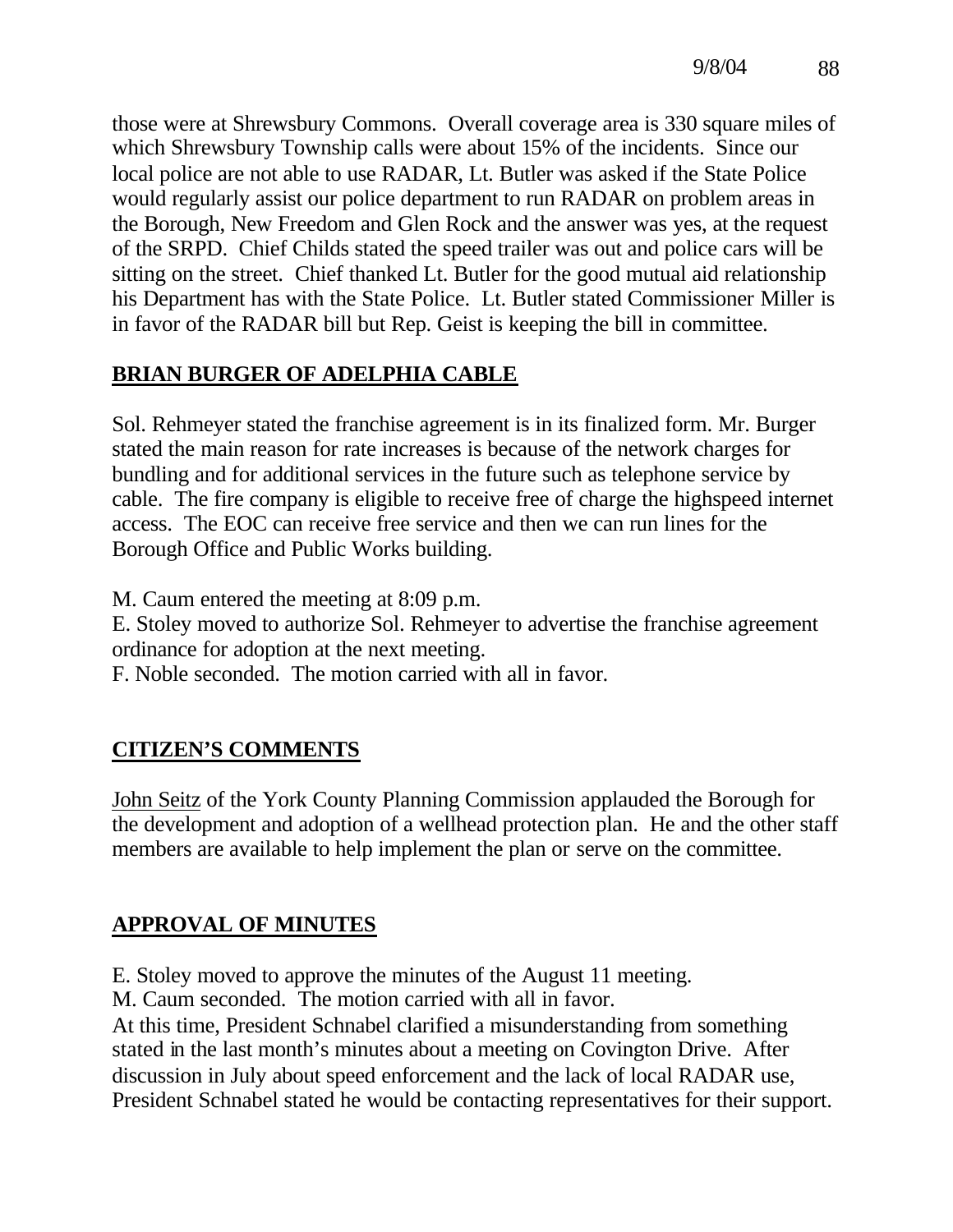R. Buchanan set up a meeting with Rep. Ron Miller and Lt. Boddington of the SRPD who met on Covington Drive as a means of demonstrating the use of a speed gun and the need for local use of RADAR. This meeting was to garner support for the pending HB 1961. President Schnabel said he also spoke with Rep. Stan Saylor who now supports the Bill as does most of the York County delegates. He also spoke with Sen. Mike Waugh about a similar bill that's in the Senate.

# **APPROVAL OF EXPENDITURES AND REPORT OF ACCOUNTS**

E. Stoley moved to approve the expenditures and report of accounts for July, 2004. F. Noble seconded. The motion carried with all in favor.

## **BILLS**

The bill list was presented for August. General account: check numbers 6293 thru 6340 totaling \$68,470.23; water account: check numbers 3044 thru 3075 totaling \$30,500.85; sewer account: check numbers 2583 thru 2606 totaling \$218,925.99. Total disbursements for the month were \$317,897.07.

R. Buchanan moved to approve the bill list for August. M. Caum seconded. The motion carried with all in favor.

# **SUBDIVISION AND LAND DEVELOPMENT BUSINESS**

## **REPORTS**

Codes Enforcement – Mike Lee

## Weaver Precast

Mike said an information meeting is set to discuss the problems and they have hired an engineer. Some concrete in the rear of the property was removed.

## Covington Ridge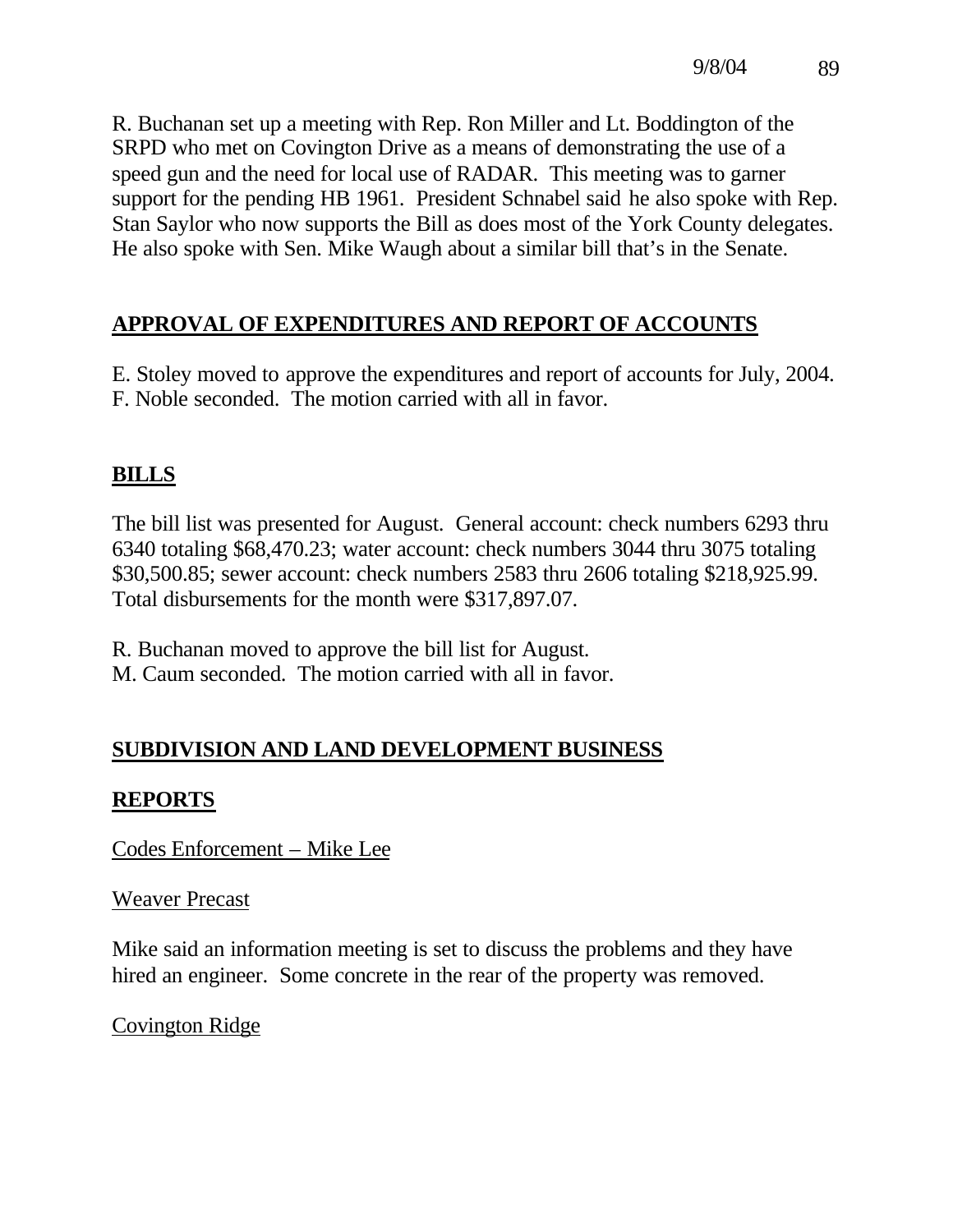The head foreman for S & A Homes was contacted about the slope in Phase II. There is a meeting set with Soil Conservation; S & A has hired an engineer to see if they meet the criteria of the plan.

### Dumpster on Cardinal Drive

The dumpster has been removed.

## Fred Noll, 200 Cardinal Drive

A letter was received citing deficiencies in the slope behind his home. There is an erosion and weed problem. A meeting is set with Bill Wegmann of Kimco to look at the problem.

## Deer Creek Development/Buffer Zone Mowing

Kimco Realty was reminded that they are responsible for maintaining the buffer zone behind the homes on Cardinal Drive.

### Dumpster at Market Square

Penn Waste was contacted about the early emptying of dumpsters. The company president responded and asked that he be called directly if it happens again.

### Signs in Right of Way

A restaurant in the new shopping center is putting up signs in the right of ways.

### Chick-Fil-A Grand Opening

Mike spoke with the site foreman that they need Borough approval before they make grand opening plans.

### Test Wells at Chick-Fil-A

Apparently last winter, four to six test wells were drilled without approvals and were done in a zone 1 wellhead protection area. B. Sweitzer and Mike have been trying to get the driller's logs, test results, chemical analyses and the exact locations. Sol. Rehmeyer was instructed to send Kimco Realty a letter that we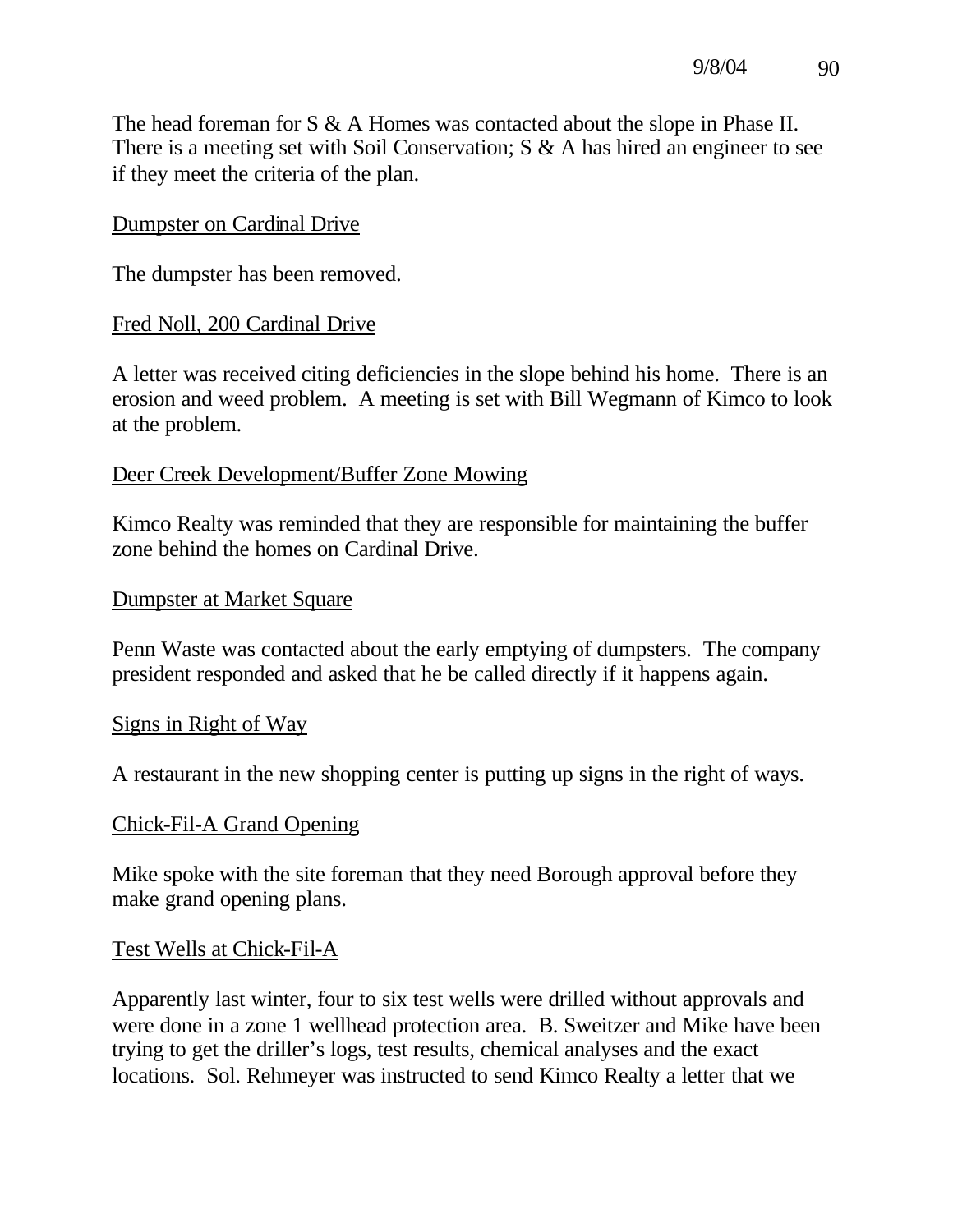need that information as soon as possible or it could hold up progress on the restaurant.

## **OTHER REPORTS**

## **Water & Sewer** – Richard R. Buchanan

### Forest Lakes Pump Station

The new impellers were installed at a cost of \$8,512.92 which increased output on each motor by 30 – 40%.

### Forest Lakes Interceptor Leaks

The 2003 sewer line televising identified 11 sewer infiltration leaks in some of the piping connected to the Forest Lakes pump station. Six of the leaks have been repaired. Five leaks cannot be dug up because of the swampy areas. Sewer Specialty started repairing the problem lines with the trenchless repair sleeves and televising the repairs as budgeted. Additional leaks were found with the television camera and the extra repair cost will be \$44,000 which should eliminate about 50,000 GPD of infiltration.

E. Stoley moved to approve the expenditure of \$44,000 for the necessary repairs. R. Buchanan seconded. The motion carried with all in favor.

### Wellhead Protection Work

The future project list from the August 24 meeting is: identify all gas station tank structures and make sure they meet all State and wellhead protection regulations; brochures will be sent to all water customers about the program; highway signs on I-83 and Main St. notifying travelers of the wellhead protection area will be erected with grant money; educational material for the library and the elementary school will be provided; abandon private wells in the Borough and force connection to public water; eliminate all homeowner fuel storage tanks, especially in Zone 1 of the Thompson well.

The Committee needs to discuss how to handle the mandatory water connections.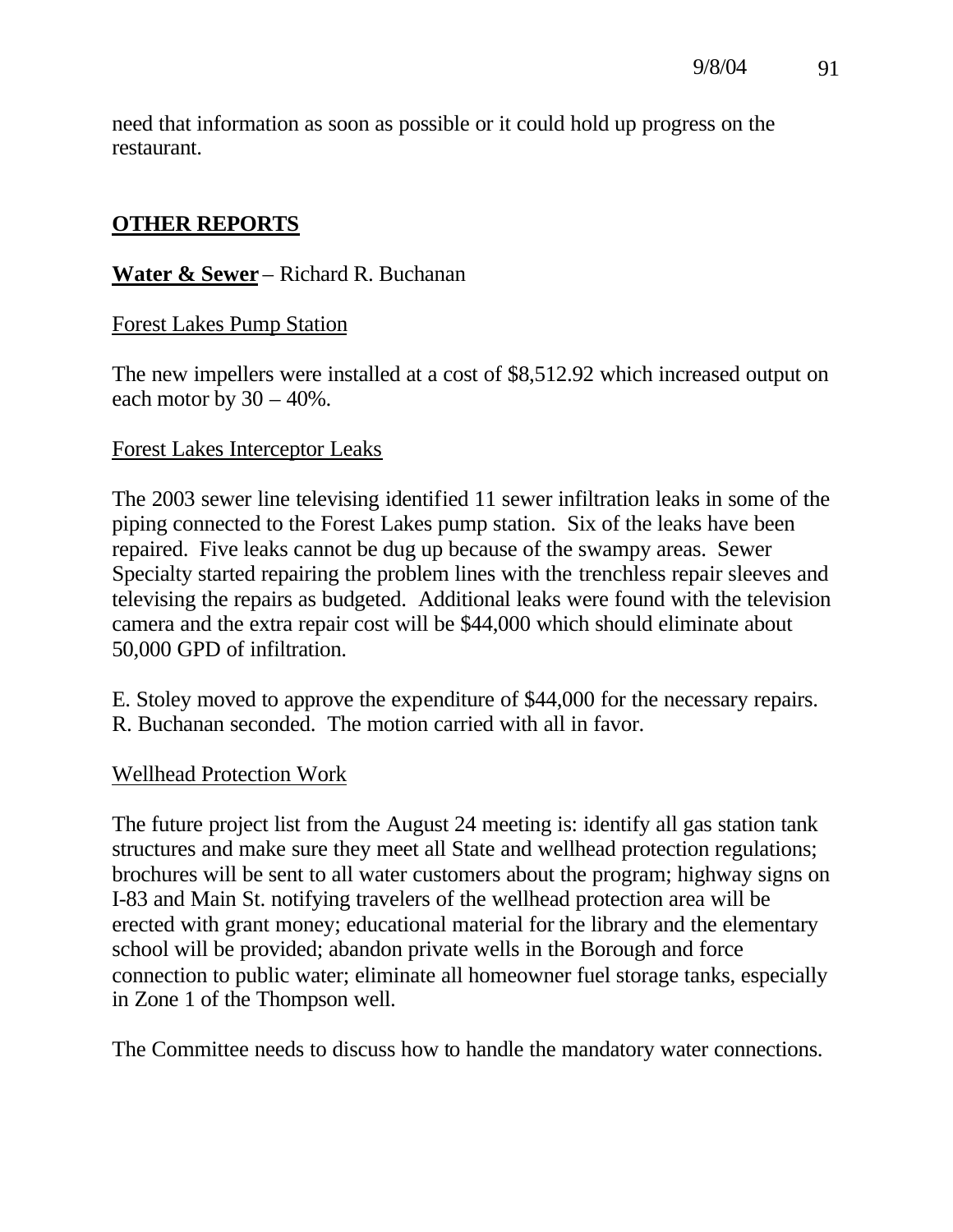## **Public Roads & Lighting** – Eric W. Stoley

## Covington Drive

The Committee met with the two citizen representatives recently. Some of the VASCAR striping has been redone. Two 25 mph vinyl signs will be done by the Public Works Department and Children at Play signs will be erected. R. Buchanan will ask Chief Childs to rotate speed control in problem areas.

E. Stoley moved to approve the purchase of two sets of 25 mph vinyl signs and a heat gun and to have two Slow, Children at Play signs erected on Covington Drive. F. Noble seconded. The motion carried with all in favor.

If this works, some more problem streets will be done next year.

It was suggested that a Borough employee could assist the police department in the running of VASCAR. Councilman Noble volunteered to assist.

R. Buchanan stated that to track traffic enforcement time for the police report would be too cumbersome. What will show on the report is special enforcement details. They don't want to generate a lot of log activity.

The question came up can citizens take note of license plate numbers for speed violators as shown on the speed trailer.

Speed bumps/humps require a traffic study and engineering for installation and are expensive and require maintenance. They must be installed at certain distances curb to curb and would interfere with driveways, drainage and snow plowing. According to the traffic calming handbook there is a matrix that must be followed and residents must be polled with a 70% in favor return.

A letter will be sent to the Township asking for their thoughts about having the traffic signal at the former Kmart store intersection flash yellow until the center is occupied by more tenants.

A one-way for Covington Drive raises emergency response problems. The County Traffic Engineer disapproved our request for three-way stops because they consider traffic volume the same as speed control. Line painting is not an option.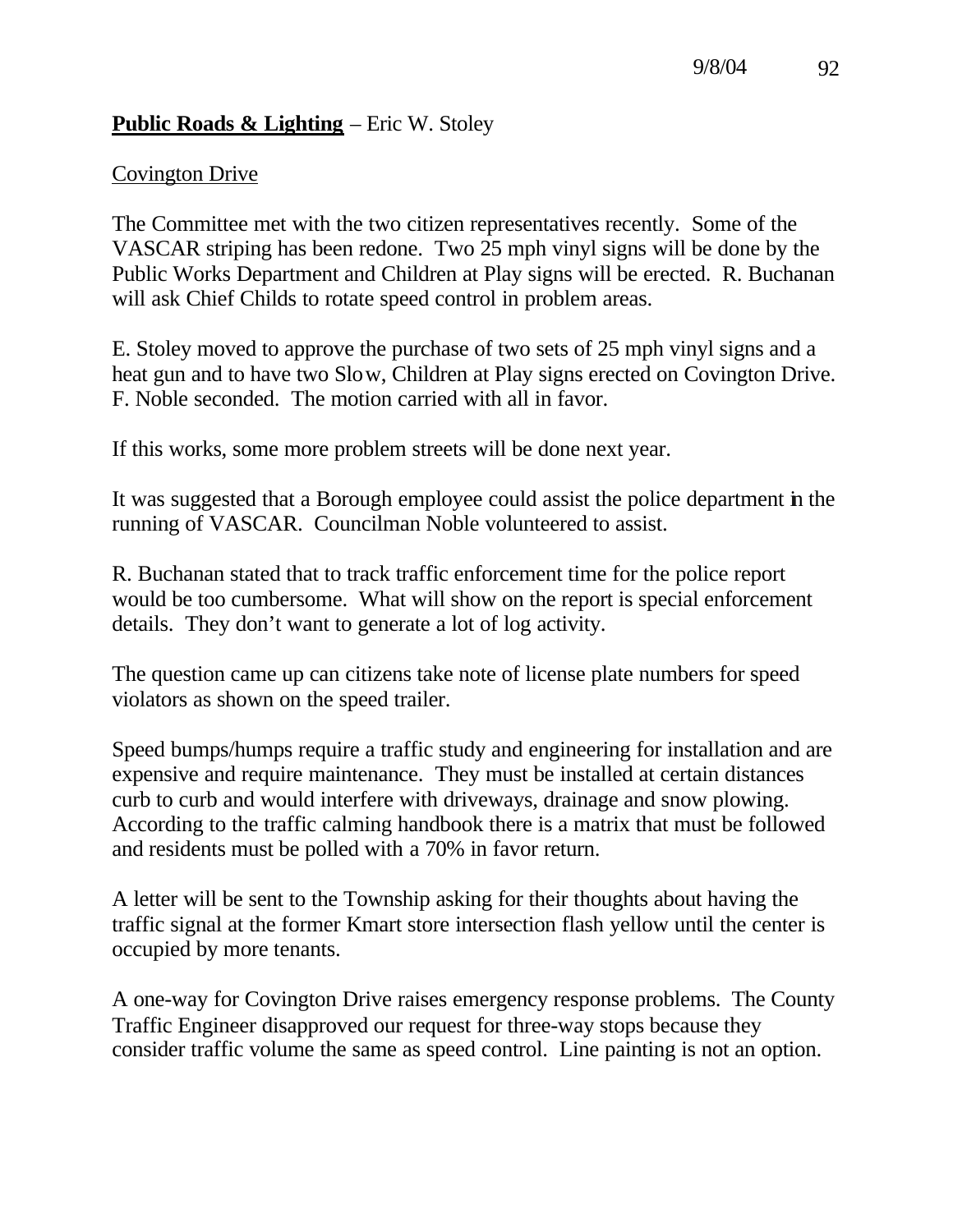Median strips and circles require a wider street and would involve the taking of land.

The Secretary was asked to write a letter to PennDOT to ask for upgrading of the traffic light at Market Square to include left-turn arrows in the east and west directions. The developer of the commercial site on Constitution Avenue is required to upgrade the light eastbound and the Borough will share the cost to upgrade westbound.

R. Buchanan was asked to see if the software in the speed trailer is able to count the number of cars that exceed the speed limit in a certain time period in order to see if the educational tactics for Covington Drive work.

Dean Pearson of Crosswind Drive stated he is very much opposed to making Crosswind Drive one way for a small section as it will create more traffic on his end of the street.

## Driveway Paving Permits

B. Sweitzer stated something needs to be done to control how driveways are repaved so that macadam does not block the flow of water on the street. Ordinance number 1987-6 will be reviewed.

## **Public Lands, Buildings and Finance** – Frederick C. Noble

## Budget Meetings

Meetings will be October 20, November 3, November 17 and December 1 at 7:00 p.m.

E. Stoley moved to approve the budget meetings as stated. M. Caum seconded. The motion carried with all in favor.

## 2005 Pension MMO

The amount to be budgeted is \$26,704.00.

F. Noble moved to approve the budget figure of \$26,704.00 for 2005. M. Caum seconded. The motion carried with all in favor.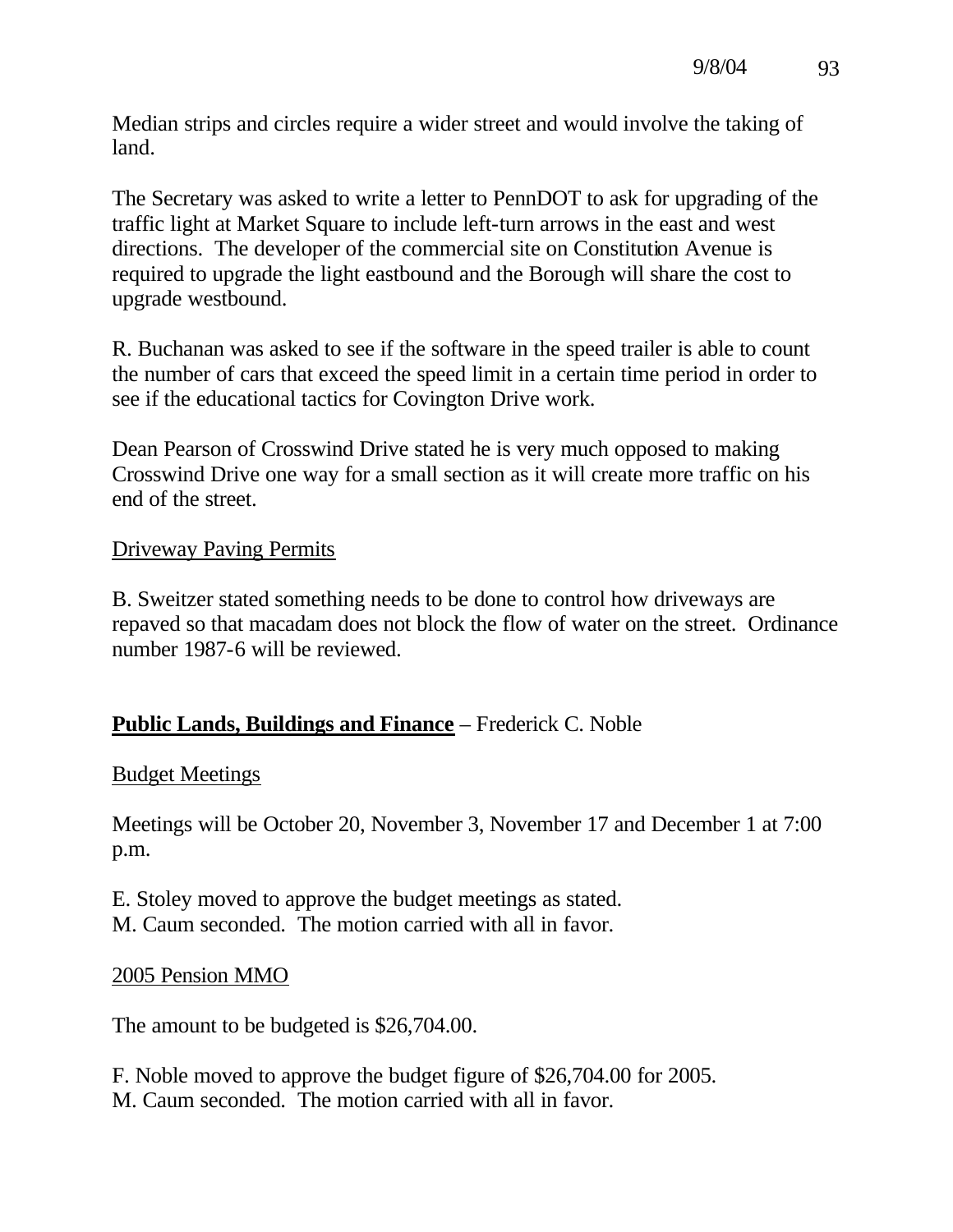Library Meeting

The Committee will meet on September 20.

## New Public Works Building Right-of-Way

Eng. Holley is working on a drawing to attach to the right-of-way agreement. Bids will be received for next month's meeting.

## **ENGINEER'S REPORT**

## Road Work Invoice

The bid was \$59,649.14 and the final cost was \$59,409.72.

R. Buchanan moved to pay the invoice to Stewart and Tate. M. Caum seconded. The motion carried with all in favor.

## Block Grant for Stormwater Drainage Study

It's very likely the Borough will receive \$25,000 to get the base stormwater mapping completed.

## Shrewsbury Commerce Park

The Township had requested the Park extend a water line at the rear of their property to serve the new Township park. According to the agreement with the Borough, the Park owner is not allowed to sell water beyond their property. If the Township asks, the Borough will consider a tap near the library for the Township's park. Sol. Rehmeyer will check our non-PUC status before any approval is given as none of the Township park property is in the Borough. No formal request has been received from the Township for water.

## Fire Hydrants on Private Land

M. Caum mentioned a recent fire call at the Shrewsbury Commons Shopping Center where a lot of dirt and plastic came out of the hydrant because they are not flushed regularly. The Borough does not flush hydrants on private property.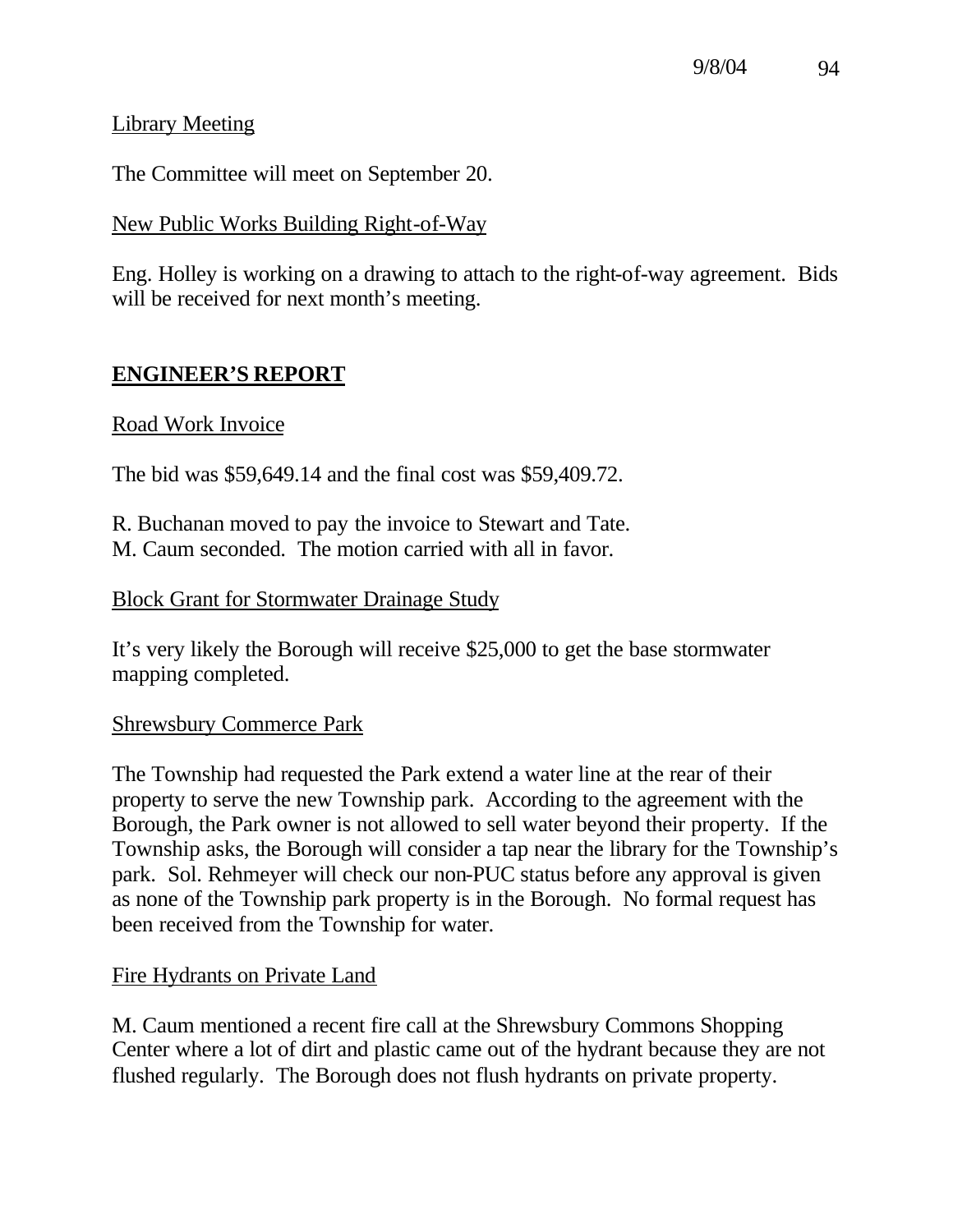Eng. Holley will call Chester Young at DEP and then contact the shopping center.

## **SOLICITOR'S REPORT**

## Ordinance 2004-6 Regulating Area around Fire Hydrants

E. Stoley moved to adopt ordinance 2004-6 regulating the area around fire hydrants.

M. Caum seconded. Roll call:

| <b>Buchanan</b> | yes, in favor |
|-----------------|---------------|
| Caum            | yes, in favor |
| <b>Noble</b>    | yes, in favor |
| Stoley          | yes, in favor |
| Schnabel        | yes, in favor |

## Open Burning Ordinance

This will be adopted next month.

## Resolution 2004-03 Setting Fees for UCC Appeals

E. Stoley moved to adopt resolution 2004-03 setting the fee payable to the Borough at 20% but not less than \$200.00. R. Buchanan seconded. The motion carried with all in favor.

### Meeting with New Freedom Borough Representatives

An October meeting will be set.

### Grim's Glass & Plastics

The settlement offer was sent to Mr. Miller's attorney.

### Rutter's Farm Store Upgrade

Rutter's at Market Square stated they will be replacing and upgrading the tanks and not expanding. Sol. Rehmeyer will follow up to make sure expansion will not occur.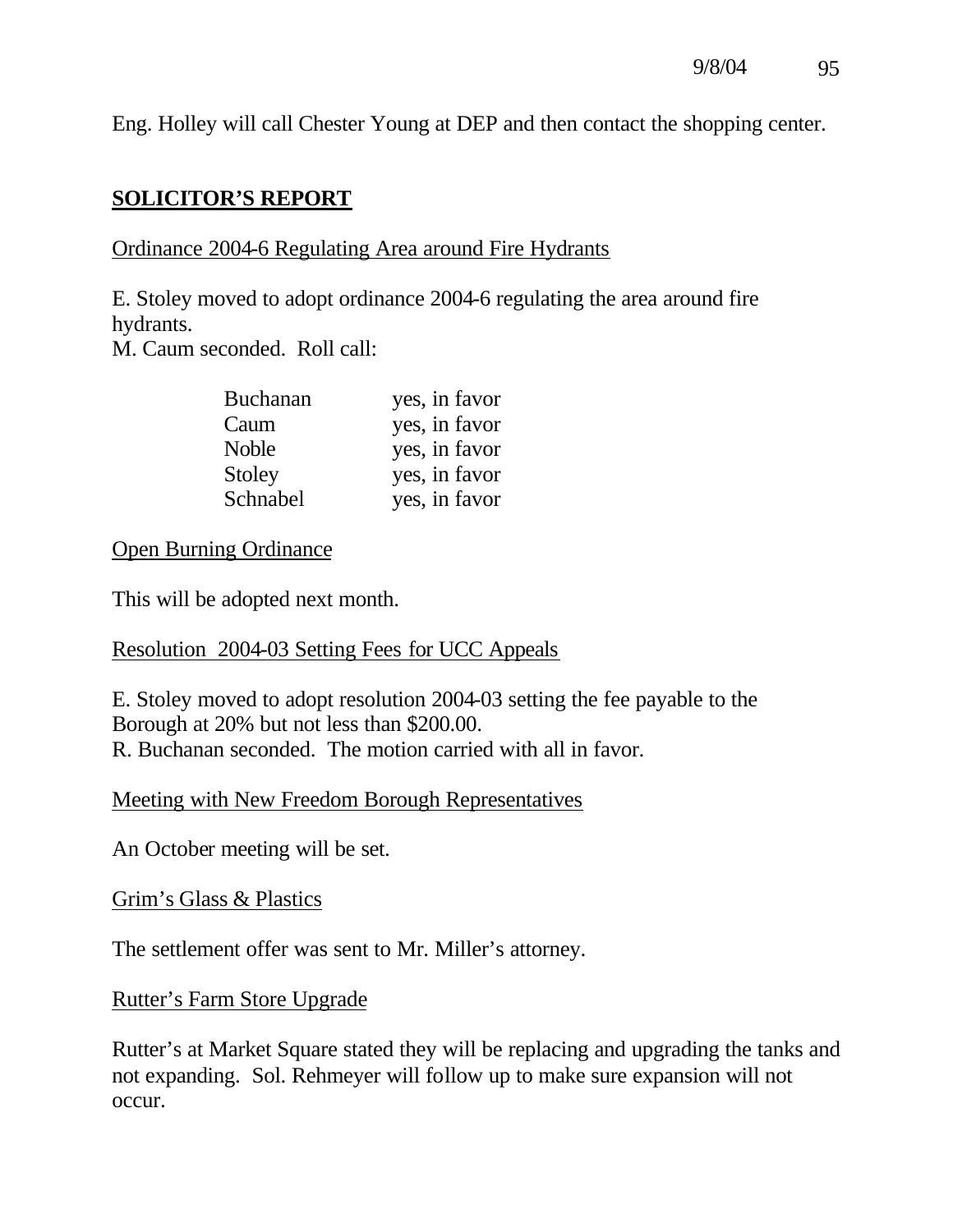## **Public Safety, Welfare and Personnel** – Frederick C. Noble

#### Personnel Meetings

The Committee will meet with Brian tomorrow evening and the rest of the employees on September 28.

## **Secretary's Report** – Cindy L. Bosley

The York County Boroughs Assn. meeting is September 23.

### **York Area Tax Bureau** – Frederick C. Noble

We received \$257,000 and are ahead of the budgeted schedule.

**Recreation Board** – Frederick C. Noble

We need to decide how to spend the recreation fee funds.

### **Planning Commission/Regional Planning Commission** – Eric W. Stoley

Open Space Plan

The study will not benefit the Boroughs who are almost built-out. At this time, we are not interested in participating in the study.

### **Southern Regional Police** – Richard R. Buchanan

Buck stated they are working on the budget but insurance figures will not be firm until early December. The attorney for Glen Rock Borough feels the agreement to subsidize a portion of Glen Rock's share for two years should be in writing and possibly amend the intergovernmental agreement. The part-time police clerk will be hired by New Freedom Borough and contracted by the police department